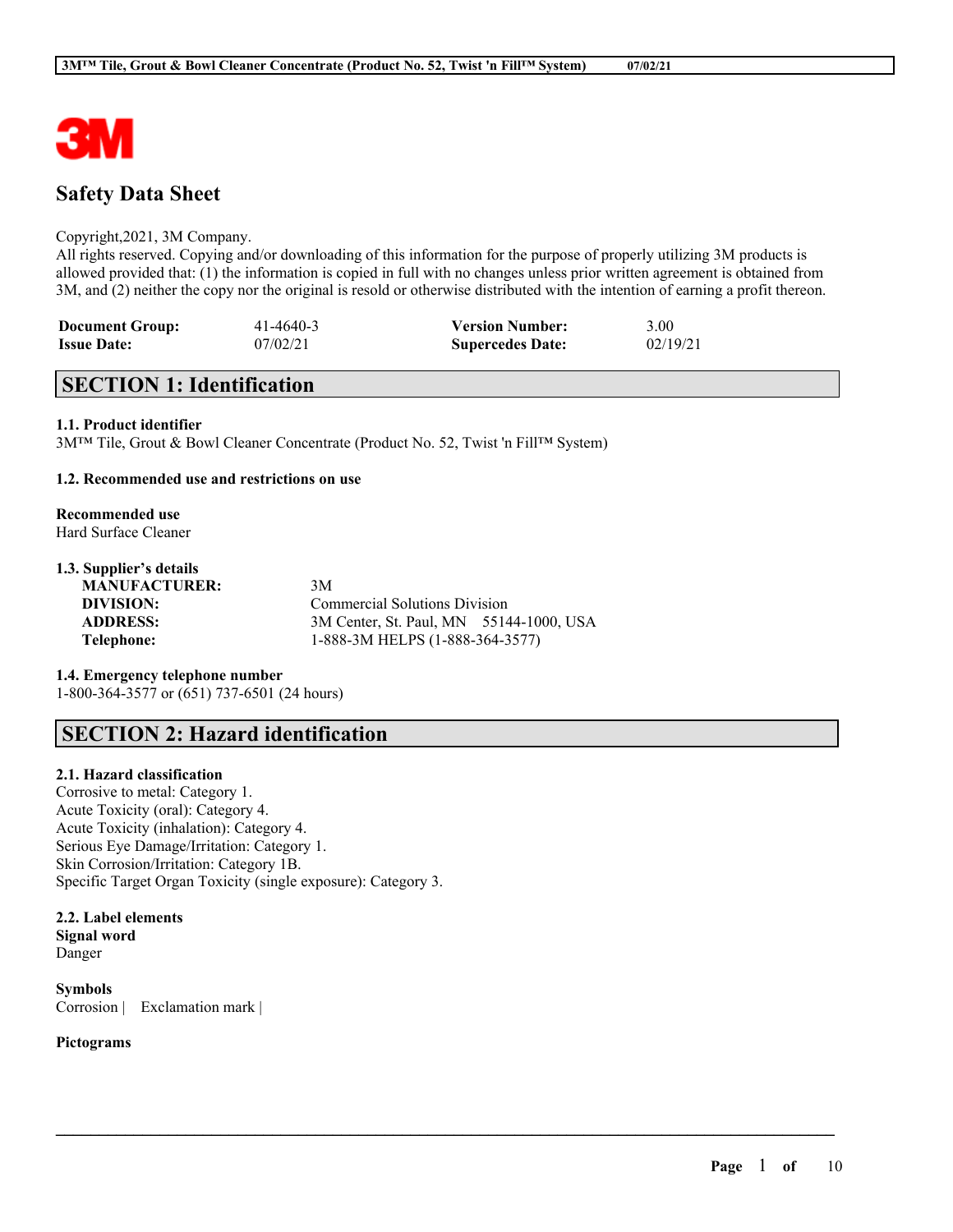

**Hazard Statements** May be corrosive to metals.

Harmful if swallowed. Causes severe skin burns and eye damage. Harmful if inhaled. May cause respiratory irritation.

#### **Precautionary Statements**

#### **Prevention:**

Keep only in original container. Do not breathe dust/fume/gas/mist/vapors/spray. Use only outdoors or in a well-ventilated area. Wear protective gloves, protective clothing, and eye/face protection. Do not eat, drink or smoke when using this product. Wash thoroughly after handling.

#### **Response:**

IF INHALED: Remove person to fresh air and keep comfortable for breathing. IF ON SKIN (or hair): Take off immediately all contaminated clothing. Rinse skin with water/shower. IF IN EYES: Rinse cautiously with water for several minutes. Remove contact lenses, if present and easy to do. Continue rinsing. Immediately call a POISON CENTER or doctor/physician. Wash contaminated clothing before reuse. IF SWALLOWED: Rinse mouth. Do NOT induce vomiting. Absorb spillage to prevent material damage.

### **Storage:**

Store in a corrosive resistant container with a resistant inner liner. Store in a well-ventilated place. Keep container tightly closed. Store locked up.

#### **Disposal:**

Dispose of contents/container in accordance with applicable local/regional/national/international regulations.

#### **2.3. Hazards not otherwise classified**

May cause chemical gastrointestinal burns. May cause chemical respiratory tract burns.

1% of the mixture consists of ingredients of unknown acute inhalation toxicity.

## **SECTION 3: Composition/information on ingredients**

| <i>Ingredient</i>          | $\mathbf{C}.\mathbf{A}.\mathbf{S}.\mathbf{No}.$ | $\frac{1}{6}$ by Wt          |
|----------------------------|-------------------------------------------------|------------------------------|
| <b>WATER</b>               | 17732-18-5                                      | $60 - 90$ Trade Secret $*$   |
| HYDROCHLORIC ACID          | 17647-01-0                                      | 10 - 30 Trade Secret $*$     |
| C9-11 ALCOHOLS Ethoxylated | 168439-46-3                                     | $0.1 - 1$ Trade Secret $*$   |
| Polystyrene                | $19003 - 53 - 6$                                | $0.1 - 0.5$ Trade Secret $*$ |

 $\mathcal{L}_\mathcal{L} = \mathcal{L}_\mathcal{L} = \mathcal{L}_\mathcal{L} = \mathcal{L}_\mathcal{L} = \mathcal{L}_\mathcal{L} = \mathcal{L}_\mathcal{L} = \mathcal{L}_\mathcal{L} = \mathcal{L}_\mathcal{L} = \mathcal{L}_\mathcal{L} = \mathcal{L}_\mathcal{L} = \mathcal{L}_\mathcal{L} = \mathcal{L}_\mathcal{L} = \mathcal{L}_\mathcal{L} = \mathcal{L}_\mathcal{L} = \mathcal{L}_\mathcal{L} = \mathcal{L}_\mathcal{L} = \mathcal{L}_\mathcal{L}$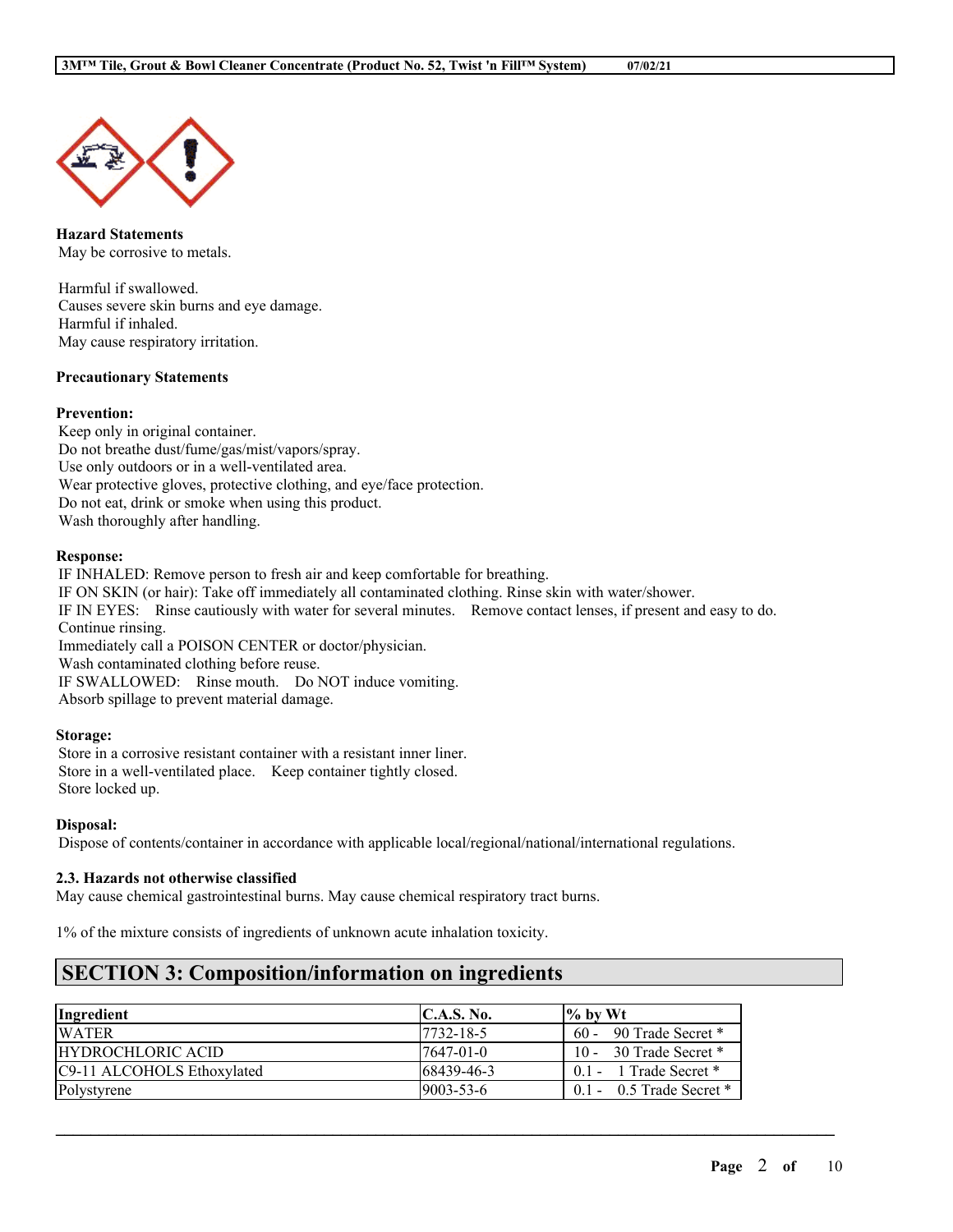| Alkyl C12-16 Dimethylbenzyl Ammonium Chloride | 168424-85-1 | $0.05 - 0.1$ Trade Secret |
|-----------------------------------------------|-------------|---------------------------|
|                                               |             |                           |

\*The specific chemical identity and/or exact percentage (concentration) of this composition has been withheld as a trade secret.

# **SECTION 4: First aid measures**

#### **4.1. Description of first aid measures**

#### **Inhalation:**

Remove person to fresh air. Get immediate medical attention.

#### **Skin Contact:**

Immediately flush with large amounts of water for at least 15 minutes. Remove contaminated clothing. Get immediate medical attention. Wash clothing before reuse.

#### **Eye Contact:**

Immediately flush with large amounts of water for at least 15 minutes. Remove contact lenses if easy to do. Continue rinsing. Immediately get medical attention.

**If Swallowed:**

Rinse mouth. Do not induce vomiting. Get immediate medical attention.

#### **4.2. Most important symptoms and effects, both acute and delayed**

No critical symptoms or effects. See Section 11.1, information on toxicological effects.

## **4.3. Indication of any immediate medical attention and special treatment required**

Not applicable

## **SECTION 5: Fire-fighting measures**

#### **5.1. Suitable extinguishing media**

Non-combustible. Use a fire fighting agent suitable for surrounding fire. Use a fire fighting agent suitable for the surrounding fire.

## **5.2. Special hazards arising from the substance or mixture**

None inherent in this product.

## **Hazardous Decomposition or By-Products**

| Substance       |
|-----------------|
| Chlorine        |
| Carbon monoxide |
| Carbon dioxide  |

**5.3. Special protective actions for fire-fighters**

No special protective actions for fire-fighters are anticipated.

## **SECTION 6: Accidental release measures**

## **6.1. Personal precautions, protective equipment and emergency procedures**

Evacuate area. Ventilate the area with fresh air. For large spill, or spills in confined spaces, provide mechanical ventilation to disperse or exhaust vapors, in accordance with good industrial hygiene practice. Refer to other sections of this SDS for information regarding physical and health hazards, respiratory protection, ventilation, and personal protective equipment.

 $\mathcal{L}_\mathcal{L} = \mathcal{L}_\mathcal{L} = \mathcal{L}_\mathcal{L} = \mathcal{L}_\mathcal{L} = \mathcal{L}_\mathcal{L} = \mathcal{L}_\mathcal{L} = \mathcal{L}_\mathcal{L} = \mathcal{L}_\mathcal{L} = \mathcal{L}_\mathcal{L} = \mathcal{L}_\mathcal{L} = \mathcal{L}_\mathcal{L} = \mathcal{L}_\mathcal{L} = \mathcal{L}_\mathcal{L} = \mathcal{L}_\mathcal{L} = \mathcal{L}_\mathcal{L} = \mathcal{L}_\mathcal{L} = \mathcal{L}_\mathcal{L}$ 

## **6.2. Environmental precautions**

**Condition** During Combustion During Combustion During Combustion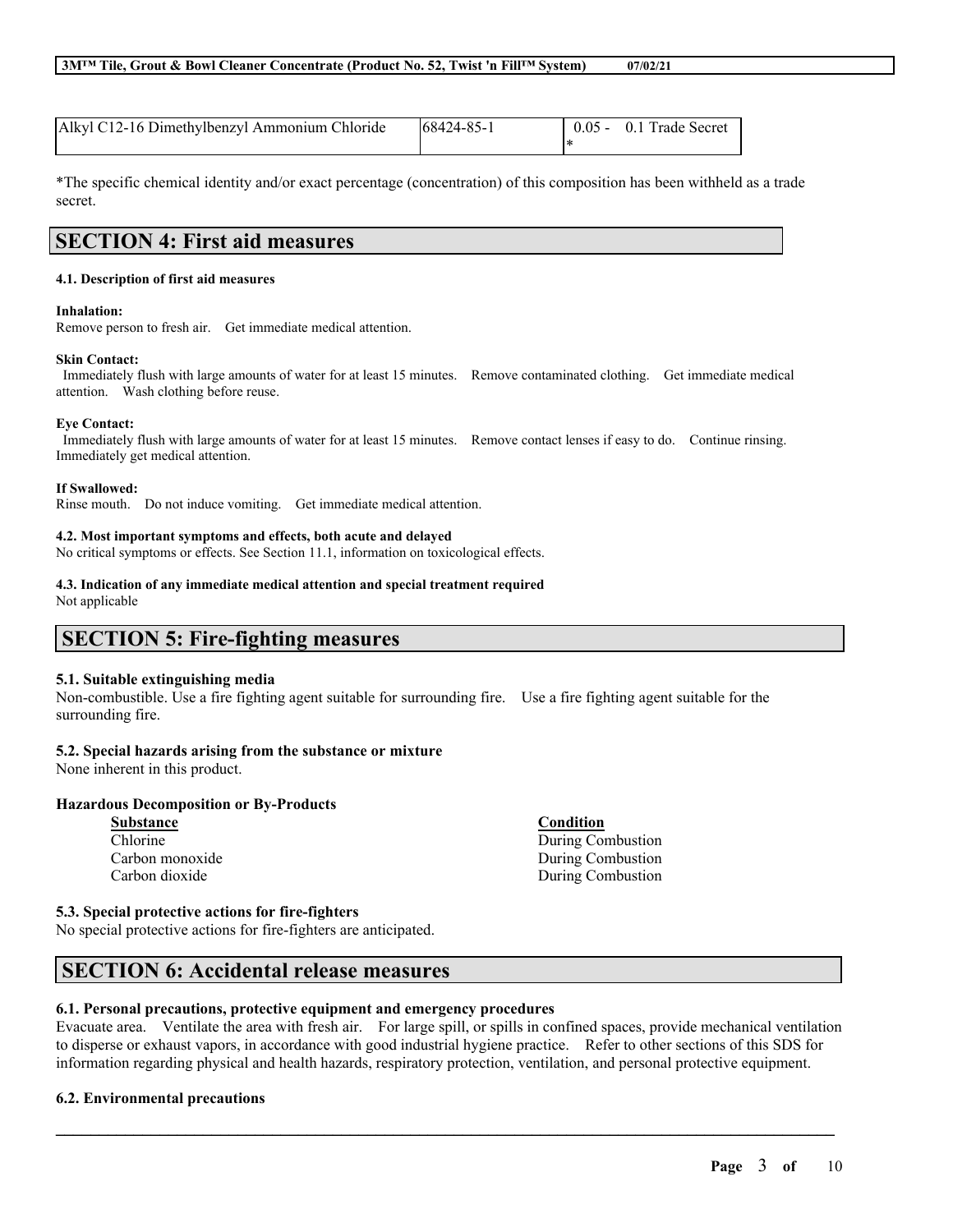Avoid release to the environment. For larger spills, cover drains and build dikes to prevent entry into sewer systems or bodies of water.

### **6.3. Methods and material for containment and cleaning up**

Contain spill. Working from around the edges of the spill inward, cover with bentonite, vermiculite, or commercially available inorganic absorbent material. Mix in sufficient absorbent until it appears dry. Remember, adding an absorbent material does not remove a physical, health, or environmental hazard. Collect as much of the spilled material as possible. Place in a metal container approved for use in transportation by appropriate authorities. The container must be lined with polyethylene plastic or contain a plastic drum liner made of polyethylene. Clean up residue with water. Cover, but do not seal for 48 hours. Dispose of collected material as soon as possible in accordance with applicable local/regional/national/international regulations.

## **SECTION 7: Handling and storage**

## **7.1. Precautions for safe handling**

For industrial/occupational use only. Not for consumer sale or use. This product is not intended to be used without prior dilution as specified on the product label. Grounding or safety shoes with electrostatic dissipating soles (ESD) are not required with a chemical dispensing system. Keep out of reach of children. Do not breathe dust/fume/gas/mist/vapors/spray. Do not get in eyes, on skin, or on clothing. Do not eat, drink or smoke when using this product. Wash thoroughly after handling. Avoid release to the environment. Wash contaminated clothing before reuse. Keep away from reactive metals (eg. Aluminum, zinc etc.) to avoid the formation of hydrogen gas that could create an explosion hazard.

#### **7.2. Conditions for safe storage including any incompatibilities**

Store in a well-ventilated place. Keep container tightly closed. Keep only in original container. Store in a corrosive resistant container with a resistant inner liner. Store away from acids. Store away from strong bases.

# **SECTION 8: Exposure controls/personal protection**

#### **8.1. Control parameters**

#### **Occupational exposure limits**

If a component is disclosed in section 3 but does not appear in the table below, an occupational exposure limit is not available for the component.

| Ingredient                                                 | C.A.S. No.   Agency |               | Limit type                    | Additional Comments      |
|------------------------------------------------------------|---------------------|---------------|-------------------------------|--------------------------|
| HYDROCHLORIC ACID                                          | 7647-01-0           | <b>LACGIH</b> | CEIL:2 ppm                    | IA4: Not class. as human |
|                                                            |                     |               |                               | I carcin                 |
| HYDROCHLORIC ACID                                          | 7647-01-0           | <b>IOSHA</b>  | $\text{[CEIL:7 mg/m3(5 ppm)}$ |                          |
| $\sim$ $\sim$ $\sim$ $\sim$ $\sim$ $\sim$<br>$\sim$ $\sim$ |                     |               |                               |                          |

ACGIH : American Conference of Governmental Industrial Hygienists

AIHA : American Industrial Hygiene Association

CMRG : Chemical Manufacturer's Recommended Guidelines

OSHA : United States Department of Labor - Occupational Safety and Health Administration

TWA: Time-Weighted-Average

STEL: Short Term Exposure Limit

CEIL: Ceiling

#### **8.2. Exposure controls**

#### **8.2.1. Engineering controls**

NOTE: When used with a chemical dispensing system as directed, special ventilation is not required. Use general dilution ventilation and/or local exhaust ventilation to control airborne exposures to below relevant Exposure Limits and/or control dust/fume/gas/mist/vapors/spray. If ventilation is not adequate, use respiratory protection equipment.

 $\mathcal{L}_\mathcal{L} = \mathcal{L}_\mathcal{L} = \mathcal{L}_\mathcal{L} = \mathcal{L}_\mathcal{L} = \mathcal{L}_\mathcal{L} = \mathcal{L}_\mathcal{L} = \mathcal{L}_\mathcal{L} = \mathcal{L}_\mathcal{L} = \mathcal{L}_\mathcal{L} = \mathcal{L}_\mathcal{L} = \mathcal{L}_\mathcal{L} = \mathcal{L}_\mathcal{L} = \mathcal{L}_\mathcal{L} = \mathcal{L}_\mathcal{L} = \mathcal{L}_\mathcal{L} = \mathcal{L}_\mathcal{L} = \mathcal{L}_\mathcal{L}$ 

### **8.2.2. Personal protective equipment (PPE)**

## **Eye/face protection**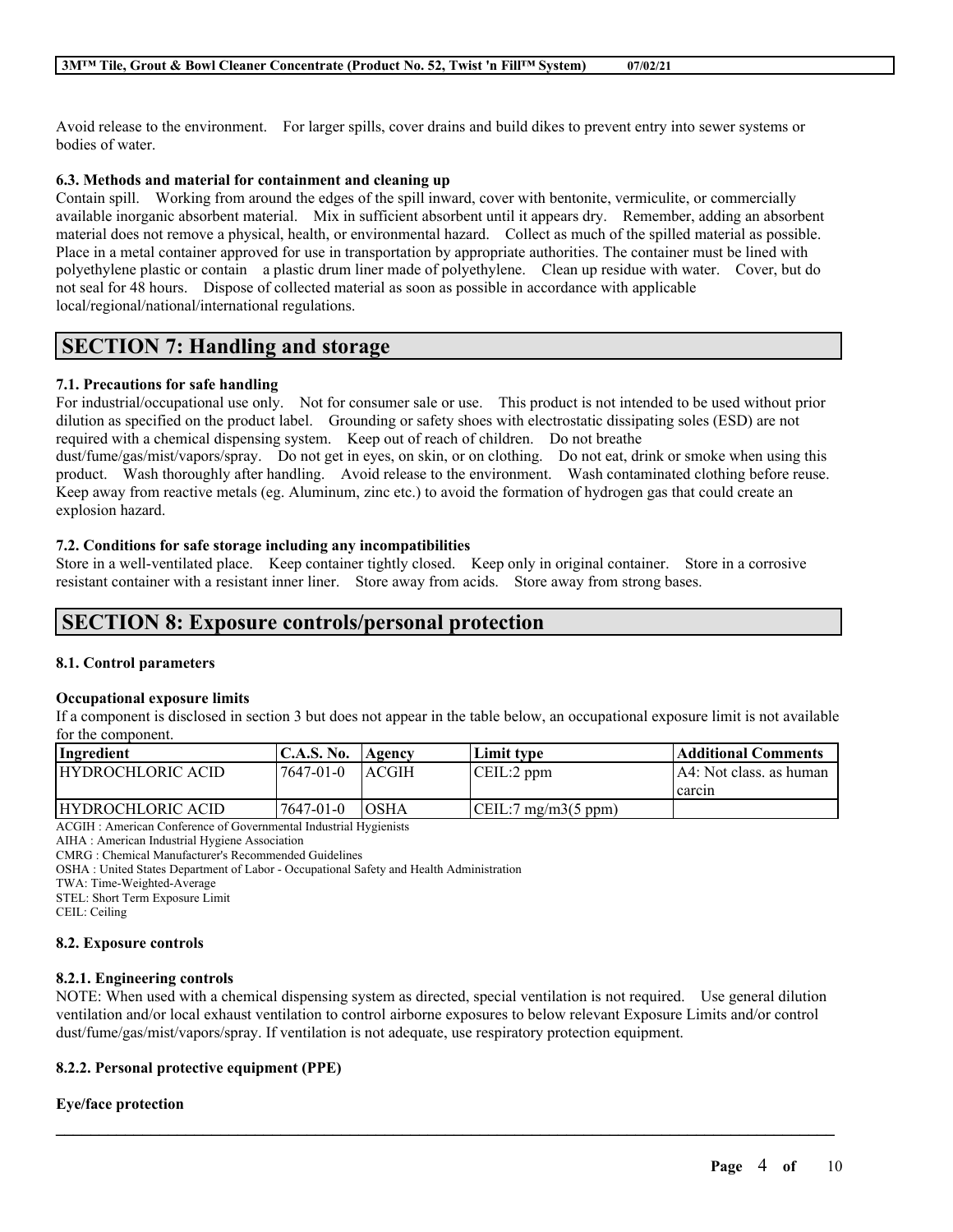NOTE: When used with a chemical dispensing system as directed, eye contact with the concentrate is not expected to occur. If the product is not used with a chemical dispensing system or if there is an accidental release, wear protective eye/face protection. Select and use eye/face protection to prevent contact based on the results of an exposure assessment. The following eye/face protection(s) are recommended:

Full Face Shield Indirect Vented Goggles

### **Skin/hand protection**

NOTE: When used with a chemical dispensing system as directed, skin contact with the concentrate is not expected to occur. If product is not used with a chemical dispensing system or if there is an accidental release:

Select and use gloves and/or protective clothing approved to relevant local standards to prevent skin contact based on the results of an exposure assessment. Selection should be based on use factors such as exposure levels, concentration of the substance or mixture, frequency and duration, physical challenges such as temperature extremes, and other use conditions. Consult with your glove and/or protective clothing manufacturer for selection of appropriate compatible gloves/protective clothing.

Gloves made from the following material(s) are recommended: Butyl Rubber Neoprene

Nitrile Rubber

If this product is used in a manner that presents a higher potential for exposure (eg. spraying, high splash potential etc.), then use of protective coveralls may be necessary.

If product is not used with a chemical dispensing system or if there is an accidental release:

Select and use body protection to prevent contact based on the results of an exposure assessment. The following protective clothing material(s) are recommended:

Apron – Butyl rubber Apron - Neoprene Apron – Nitrile

## **Respiratory protection**

NOTE: When used with a chemical dispensing system as directed, respiratory protection is not required.

If product is not used with a chemical dispensing system or if there is an accidental release:

An exposure assessment may be needed to decide if a respirator is required. If a respirator is needed, use respirators as part of a full respiratory protection program. Based on the results of the exposure assessment, select from the following respirator type(s) to reduce inhalation exposure:

 $\mathcal{L}_\mathcal{L} = \mathcal{L}_\mathcal{L} = \mathcal{L}_\mathcal{L} = \mathcal{L}_\mathcal{L} = \mathcal{L}_\mathcal{L} = \mathcal{L}_\mathcal{L} = \mathcal{L}_\mathcal{L} = \mathcal{L}_\mathcal{L} = \mathcal{L}_\mathcal{L} = \mathcal{L}_\mathcal{L} = \mathcal{L}_\mathcal{L} = \mathcal{L}_\mathcal{L} = \mathcal{L}_\mathcal{L} = \mathcal{L}_\mathcal{L} = \mathcal{L}_\mathcal{L} = \mathcal{L}_\mathcal{L} = \mathcal{L}_\mathcal{L}$ 

Half facepiece or full facepiece air-purifying respirator suitable for organic vapors or acid gases

For questions about suitability for a specific application, consult with your respirator manufacturer.

## **SECTION 9: Physical and chemical properties**

## **9.1. Information on basic physical and chemical properties**

| Appearance                     |                   |
|--------------------------------|-------------------|
| <b>Physical state</b>          | Liquid            |
| Color                          | White             |
| <b>Specific Physical Form:</b> | Liquid            |
| Odor                           | Pungent Odor      |
| Odor threshold                 | No Data Available |
| pН                             | $\leq 1$          |
| <b>Melting point</b>           | Not Applicable    |
| <b>Boiling Point</b>           | $210 \text{°F}$   |
| <b>Flash Point</b>             | No flash point    |
|                                |                   |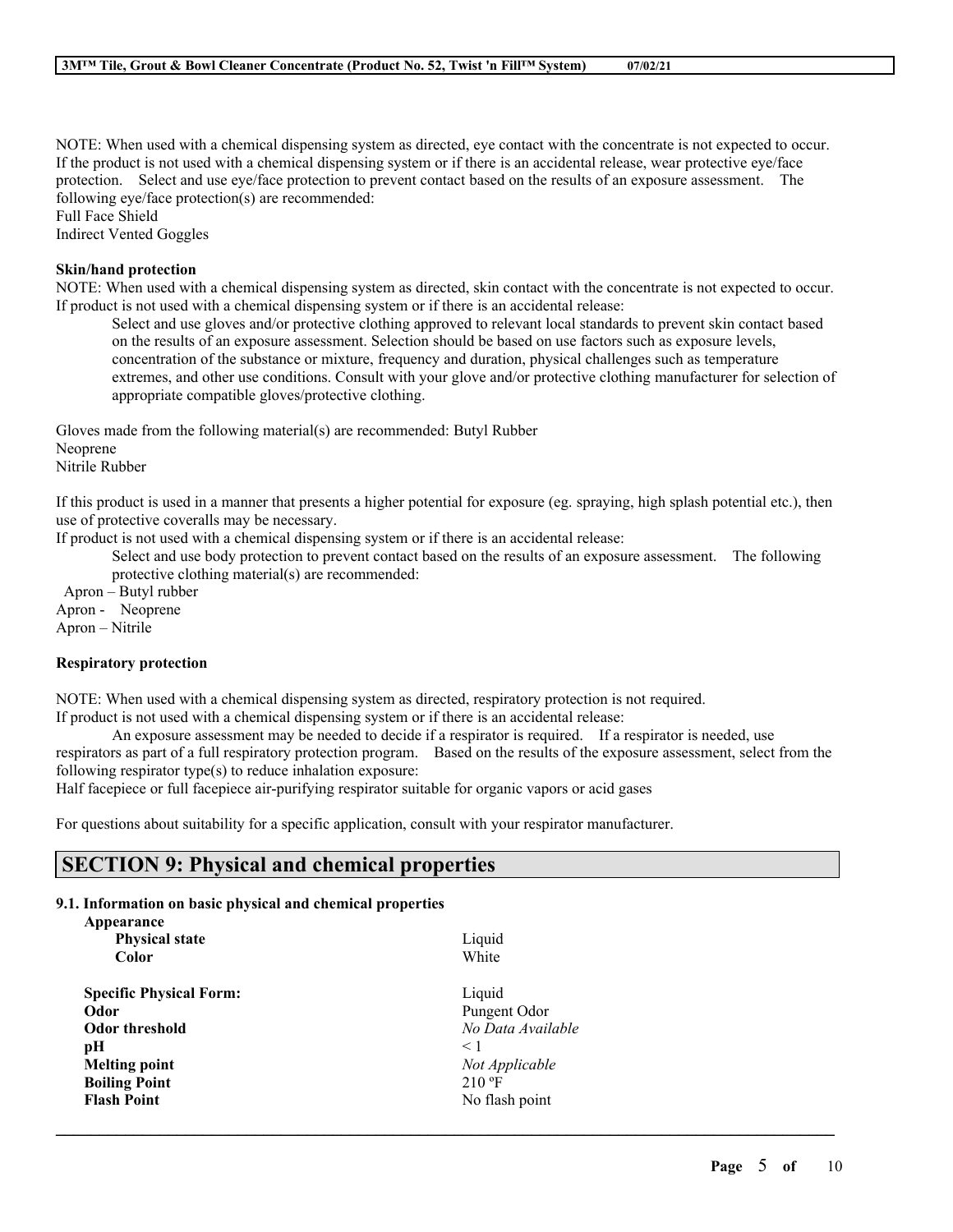| <b>Evaporation rate</b>                | No Data Available        |
|----------------------------------------|--------------------------|
| <b>Flammability (solid, gas)</b>       | Not Applicable           |
| <b>Flammable Limits(LEL)</b>           | Not Applicable           |
| <b>Flammable Limits(UEL)</b>           | Not Applicable           |
| <b>Vapor Pressure</b>                  | No Data Available        |
| <b>Vapor Density</b>                   | No Data Available        |
| Densitv                                | No Data Available        |
| <b>Specific Gravity</b>                | 1.112 $[RefStd:WATER=1]$ |
| <b>Solubility in Water</b>             | Complete                 |
| Solubility- non-water                  | No Data Available        |
| Partition coefficient: n-octanol/water | No Data Available        |
| <b>Autoignition temperature</b>        | Not Applicable           |
| <b>Decomposition temperature</b>       | No Data Available        |
| <b>Viscosity</b>                       | No Data Available        |
| <b>Volatile Organic Compounds</b>      | $0.01\%$ weight          |
| <b>Percent volatile</b>                | No Data Available        |

## **SECTION 10: Stability and reactivity**

#### **10.1. Reactivity**

This material may be reactive with certain agents under certain conditions - see the remaining headings in this section.

#### **10.2. Chemical stability**

Stable.

#### **10.3. Possibility of hazardous reactions**

Hazardous polymerization will not occur.

**10.4. Conditions to avoid** Not determined

## **10.5. Incompatible materials**

Strong bases

#### **10.6. Hazardous decomposition products**

**Substance Condition**

None known.

Refer to section 5.2 for hazardous decomposition products during combustion.

# **SECTION 11: Toxicological information**

The information below may not be consistent with the material classification in Section 2 if specific ingredient **classifications are mandated by a competent authority. In addition, toxicological data on ingredients may not be** reflected in the material classification and/or the signs and symptoms of exposure, because an ingredient may be present below the threshold for labeling, an ingredient may not be available for exposure, or the data may not be **relevant to the material as a whole.**

**11.1. Information on Toxicological effects**

**Signs and Symptoms of Exposure**

Based on test data and/or information on the components, this material may produce the following health effects:

 $\mathcal{L}_\mathcal{L} = \mathcal{L}_\mathcal{L} = \mathcal{L}_\mathcal{L} = \mathcal{L}_\mathcal{L} = \mathcal{L}_\mathcal{L} = \mathcal{L}_\mathcal{L} = \mathcal{L}_\mathcal{L} = \mathcal{L}_\mathcal{L} = \mathcal{L}_\mathcal{L} = \mathcal{L}_\mathcal{L} = \mathcal{L}_\mathcal{L} = \mathcal{L}_\mathcal{L} = \mathcal{L}_\mathcal{L} = \mathcal{L}_\mathcal{L} = \mathcal{L}_\mathcal{L} = \mathcal{L}_\mathcal{L} = \mathcal{L}_\mathcal{L}$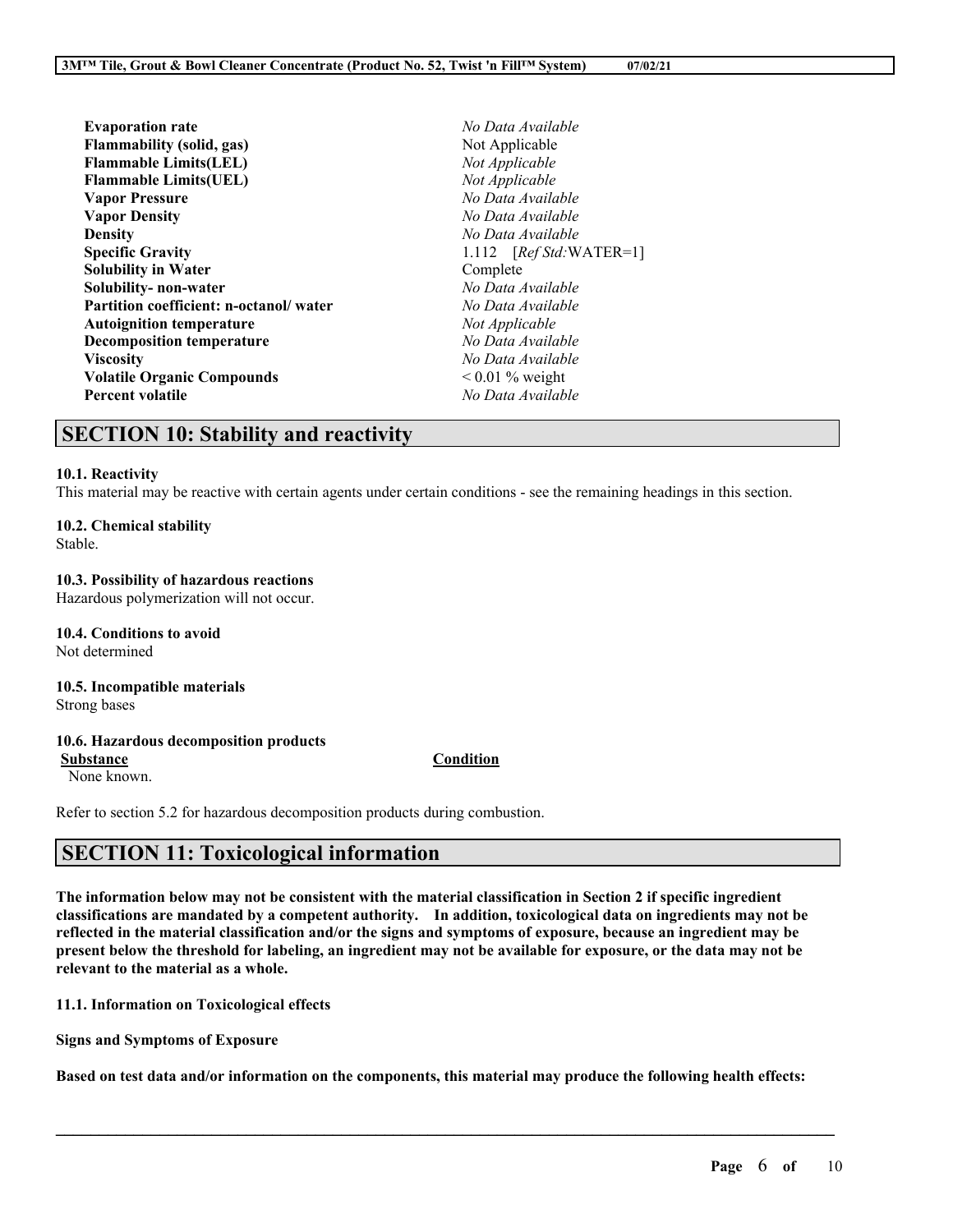### **Inhalation:**

Harmful if inhaled. Respiratory Tract Corrosion: Signs/symptoms may include nasal discharge, severe nose and throat pain, chest tightness and pain, coughing up blood, wheezing, and breathlessness, possibly progressing to respiratory failure.

## **Skin Contact:**

Corrosive (Skin Burns): Signs/symptoms may include localized redness, swelling, itching, intense pain, blistering, ulceration, and tissue destruction.

#### **Eye Contact:**

Corrosive (Eye Burns): Signs/symptoms may include cloudy appearance of the cornea, chemical burns, severe pain, tearing, ulcerations, significantly impaired vision or complete loss of vision.

#### **Ingestion:**

Harmful if swallowed. Gastrointestinal Corrosion: Signs/symptoms may include severe mouth, throat and abdominal pain; nausea; vomiting; and diarrhea; blood in the feces and/or vomitus may also be seen.

#### **Toxicological Data**

If a component is disclosed in section 3 but does not appear in a table below, either no data are available for that endpoint or the data are not sufficient for classification.

#### **Acute Toxicity**

| Route       | <b>Species</b> | Value                                              |
|-------------|----------------|----------------------------------------------------|
| Inhalation- |                | No data available; calculated ATE1 - 5 mg/l        |
| Dust/Mist(4 |                |                                                    |
| hr)         |                |                                                    |
| Ingestion   |                | No data available; calculated ATE300 - 2,000 mg/kg |
| Dermal      | Rabbit         | $LD50 > 5,010$ mg/kg                               |
| Inhalation- | Rat            | $LC50$ 1 mg/l                                      |
| Dust/Mist   |                |                                                    |
| (4 hours)   |                |                                                    |
| Ingestion   | Rat            | LD50<br>$238 \text{ mg/kg}$                        |
| Dermal      | Rabbit         | $LD50 > 2,000$ mg/kg                               |
| Ingestion   | Rat            | LD50 $1,378 \text{ mg/kg}$                         |
| Dermal      | Rabbit         | $LD50 > 2,000$ mg/kg                               |
| Ingestion   | Rat            | $LD50 > 5,000$ mg/kg                               |
| Dermal      | Rabbit         | LD50<br>$645 \text{ mg/kg}$                        |
| Ingestion   | Rat            | LD50<br>$366 \text{ mg/kg}$                        |
|             |                |                                                    |

 $ATE = acute$  toxicity estimate

#### **Skin Corrosion/Irritation**

| Name                       | <b>Species</b> | Value                     |
|----------------------------|----------------|---------------------------|
|                            |                |                           |
| <b>HYDROCHLORIC ACID</b>   | Human          | Corrosive                 |
| C9-11 ALCOHOLS Ethoxylated | Rabbit         | Irritant                  |
| Polystyrene                | Professio      | No significant irritation |
|                            | nal            |                           |
|                            | judgeme        |                           |
|                            | nt             |                           |

#### **Serious Eye Damage/Irritation**

| Name                       | <b>Species</b> | Value     |
|----------------------------|----------------|-----------|
|                            |                |           |
| <b>HYDROCHLORIC ACID</b>   | Rabbit         | Corrosive |
| C9-11 ALCOHOLS Ethoxylated | Professio      | Corrosive |
|                            | nal            |           |
|                            | judgeme        |           |
|                            | nt             |           |

#### **Skin Sensitization**

| $\mathbf{A}$<br>Name | $\sim$<br>Species | __<br>'alue |
|----------------------|-------------------|-------------|
|                      |                   |             |
|                      |                   |             |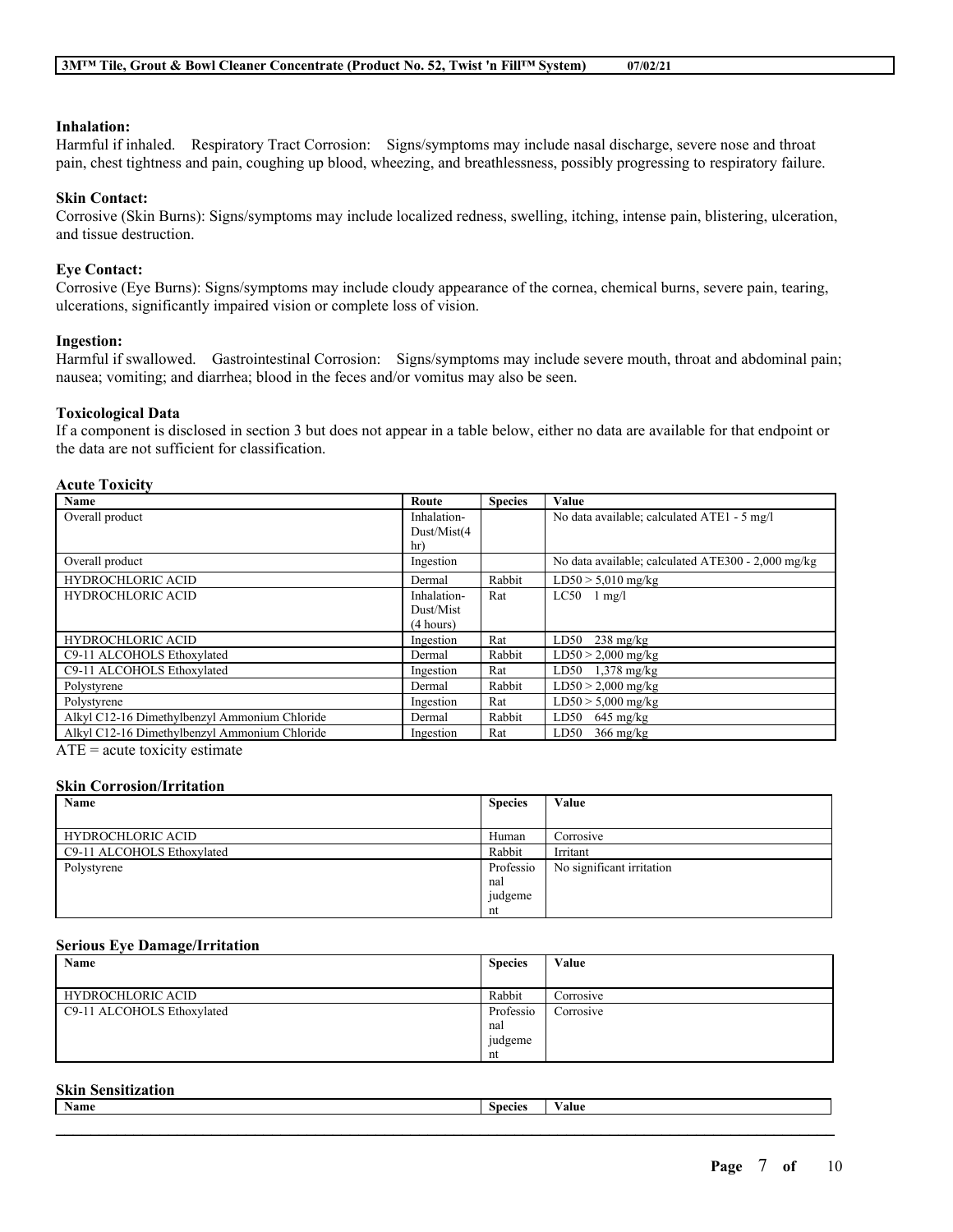| <b>HYDROCHLORIC ACID</b>   | Human  | Not classified |
|----------------------------|--------|----------------|
|                            | and    |                |
|                            | animal |                |
| C9-11 ALCOHOLS Ethoxylated | Guinea | Not classified |
|                            | pig    |                |

#### **Respiratory Sensitization**

For the component/components, either no data are currently available or the data are not sufficient for classification.

#### **Germ Cell Mutagenicity**

| Name                       | Route    | Value                                          |
|----------------------------|----------|------------------------------------------------|
|                            |          |                                                |
| <b>HYDROCHLORIC ACID</b>   | In Vitro | Some positive data exist, but the data are not |
|                            |          | sufficient for classification                  |
| C9-11 ALCOHOLS Ethoxylated | In Vitro | Not mutagenic                                  |
| Polystyrene                | In Vitro | Not mutagenic                                  |

### **Carcinogenicity**

| Name                     | Route     | <b>Species</b> | Value                                          |
|--------------------------|-----------|----------------|------------------------------------------------|
| <b>HYDROCHLORIC ACID</b> | Not       | Human          | Some positive data exist, but the data are not |
|                          | Specified | and            | sufficient for classification                  |
|                          |           | animal         |                                                |
| Polystyrene              | Not       | Rat            | Some positive data exist, but the data are not |
|                          | Specified |                | sufficient for classification                  |

## **Reproductive Toxicity**

## **Reproductive and/or Developmental Effects**

| Name                       | Route  | Value                                  | <b>Species</b> | <b>Test Result</b>     | <b>Exposure</b><br><b>Duration</b> |
|----------------------------|--------|----------------------------------------|----------------|------------------------|------------------------------------|
| C9-11 ALCOHOLS Ethoxylated | Dermal | Not classified for female reproduction | Rat            | NOAEL 250<br>mg/kg/day | 2 generation                       |
| C9-11 ALCOHOLS Ethoxylated | Dermal | Not classified for development         | Rat            | NOAEL 250<br>mg/kg/day | 2 generation                       |
| C9-11 ALCOHOLS Ethoxylated | Dermal | Not classified for male reproduction   | Rat            | NOAEL 100<br>mg/kg/day | 2 generation                       |

## **Target Organ(s)**

### **Specific Target Organ Toxicity - single exposure**

| Name                        | Route      | Target Organ(s)        | Value                             | <b>Species</b> | <b>Test Result</b> | Exposure        |
|-----------------------------|------------|------------------------|-----------------------------------|----------------|--------------------|-----------------|
|                             |            |                        |                                   |                |                    | <b>Duration</b> |
| <b>HYDROCHLORIC ACID</b>    | Inhalation | respiratory irritation | May cause respiratory irritation  |                | <b>NOAEL Not</b>   |                 |
|                             |            |                        |                                   |                | available          |                 |
| C <sub>9</sub> -11 ALCOHOLS | Inhalation | respiratory irritation | Some positive data exist, but the | <b>Not</b>     | <b>NOAEL Not</b>   | not available   |
| Ethoxylated                 |            |                        | data are not sufficient for       | available      | available          |                 |
|                             |            |                        | classification                    |                |                    |                 |

#### **Specific Target Organ Toxicity - repeated exposure**

| Name                          | Route  | Target Organ(s)                                     | Value          | <b>Species</b> | <b>Test Result</b>     | Exposure<br><b>Duration</b> |
|-------------------------------|--------|-----------------------------------------------------|----------------|----------------|------------------------|-----------------------------|
| C9-11 ALCOHOLS<br>Ethoxylated | Dermal | kidney and/or<br>bladder<br>hematopoietic<br>svstem | Not classified | Rat            | NOAEL 125<br>mg/kg/day | weeks                       |

#### **Aspiration Hazard**

For the component/components, either no data are currently available or the data are not sufficient for classification.

## Please contact the address or phone number listed on the first page of the SDS for additional toxicological information **on this material and/or its components.**

 $\mathcal{L}_\mathcal{L} = \mathcal{L}_\mathcal{L} = \mathcal{L}_\mathcal{L} = \mathcal{L}_\mathcal{L} = \mathcal{L}_\mathcal{L} = \mathcal{L}_\mathcal{L} = \mathcal{L}_\mathcal{L} = \mathcal{L}_\mathcal{L} = \mathcal{L}_\mathcal{L} = \mathcal{L}_\mathcal{L} = \mathcal{L}_\mathcal{L} = \mathcal{L}_\mathcal{L} = \mathcal{L}_\mathcal{L} = \mathcal{L}_\mathcal{L} = \mathcal{L}_\mathcal{L} = \mathcal{L}_\mathcal{L} = \mathcal{L}_\mathcal{L}$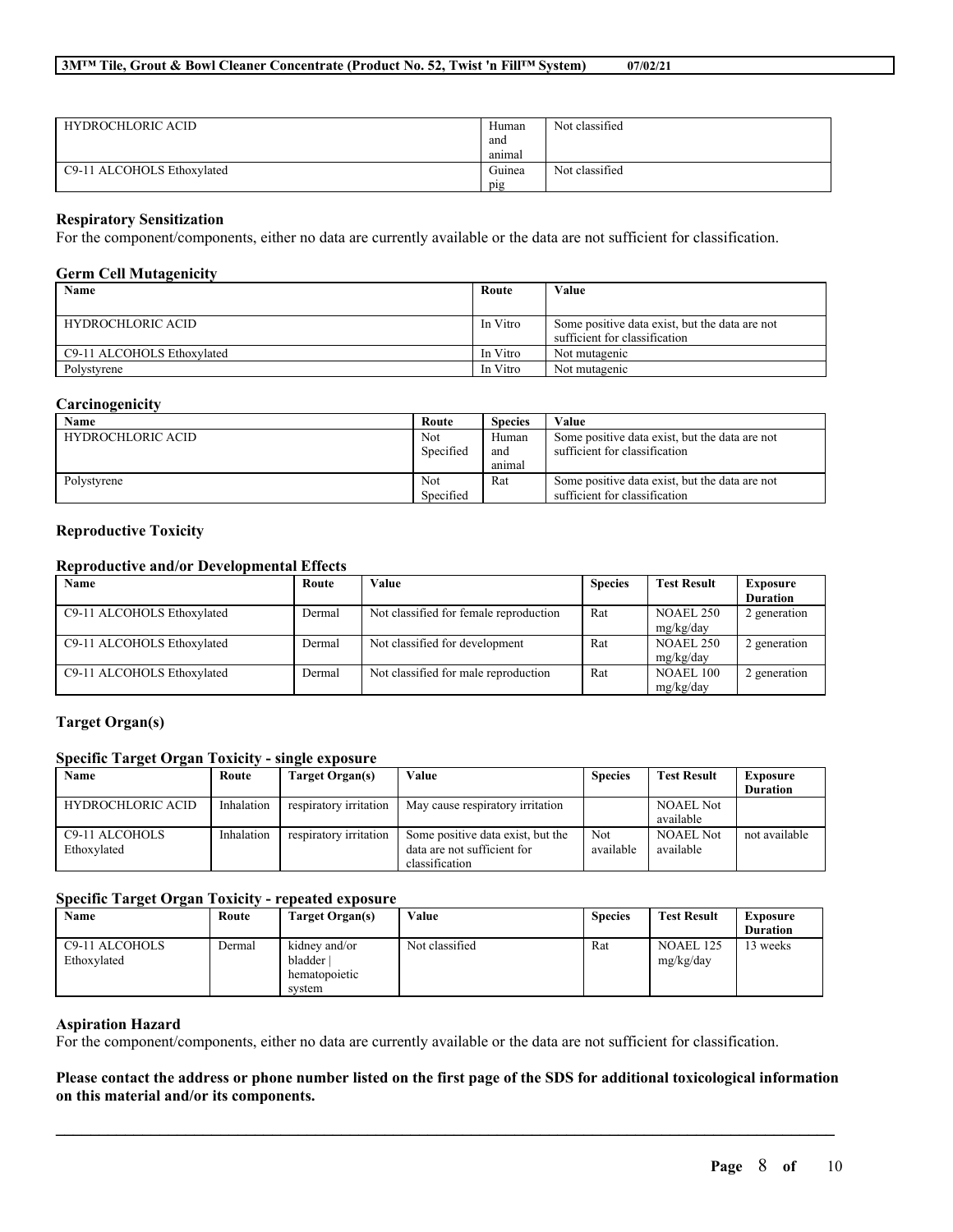# **SECTION 12: Ecological information**

## **Ecotoxicological information**

Please contact the address or phone number listed on the first page of the SDS for additional ecotoxicological information on this material and/or its components.

## **Chemical fate information**

Please contact the address or phone number listed on the first page of the SDS for additional chemical fate information on this material and/or its components.

## **SECTION 13: Disposal considerations**

### **13.1. Disposal methods**

Dispose of contents/ container in accordance with the local/regional/national/international regulations.

Dispose of waste product in a permitted industrial waste facility. Empty drums/barrels/containers used for transporting and handling hazardous chemicals (chemical substances/mixtures/preparations classified as Hazardous as per applicable regulations) shall be considered, stored, treated & disposed of as hazardous wastes unless otherwise defined by applicable waste regulations. Consult with the respective regulating authorities to determine the available treatment and disposal facilities.

## **EPA Hazardous Waste Number (RCRA):** D002 (Corrosive)

## **SECTION 14: Transport Information**

For Transport Information, please visit http://3M.com/Transportinfo or call 1-800-364-3577 or 651-737-6501.

## **SECTION 15: Regulatory information**

## **15.1. US Federal Regulations**

## **EPCRA 311/312 Hazard Classifications:**

**Physical Hazards** Corrosive to metal

| <b>Health Hazards</b>                                        |
|--------------------------------------------------------------|
| Acute toxicity                                               |
| Hazard Not Otherwise Classified (HNOC)                       |
| Serious eye damage or eye irritation                         |
| Skin Corrosion or Irritation                                 |
| Specific target organ toxicity (single or repeated exposure) |

#### Section 313 Toxic Chemicals subject to the reporting requirements of that section and 40 CFR part 372 (EPCRA):

 $\mathcal{L}_\mathcal{L} = \mathcal{L}_\mathcal{L} = \mathcal{L}_\mathcal{L} = \mathcal{L}_\mathcal{L} = \mathcal{L}_\mathcal{L} = \mathcal{L}_\mathcal{L} = \mathcal{L}_\mathcal{L} = \mathcal{L}_\mathcal{L} = \mathcal{L}_\mathcal{L} = \mathcal{L}_\mathcal{L} = \mathcal{L}_\mathcal{L} = \mathcal{L}_\mathcal{L} = \mathcal{L}_\mathcal{L} = \mathcal{L}_\mathcal{L} = \mathcal{L}_\mathcal{L} = \mathcal{L}_\mathcal{L} = \mathcal{L}_\mathcal{L}$ 

| Ingredient        | C.A.S. No | $\%$ by Wt           |  |  |
|-------------------|-----------|----------------------|--|--|
| HYDROCHLORIC ACID | 7647-01-0 | Trade Secret 10 - 30 |  |  |

## **15.2. State Regulations**